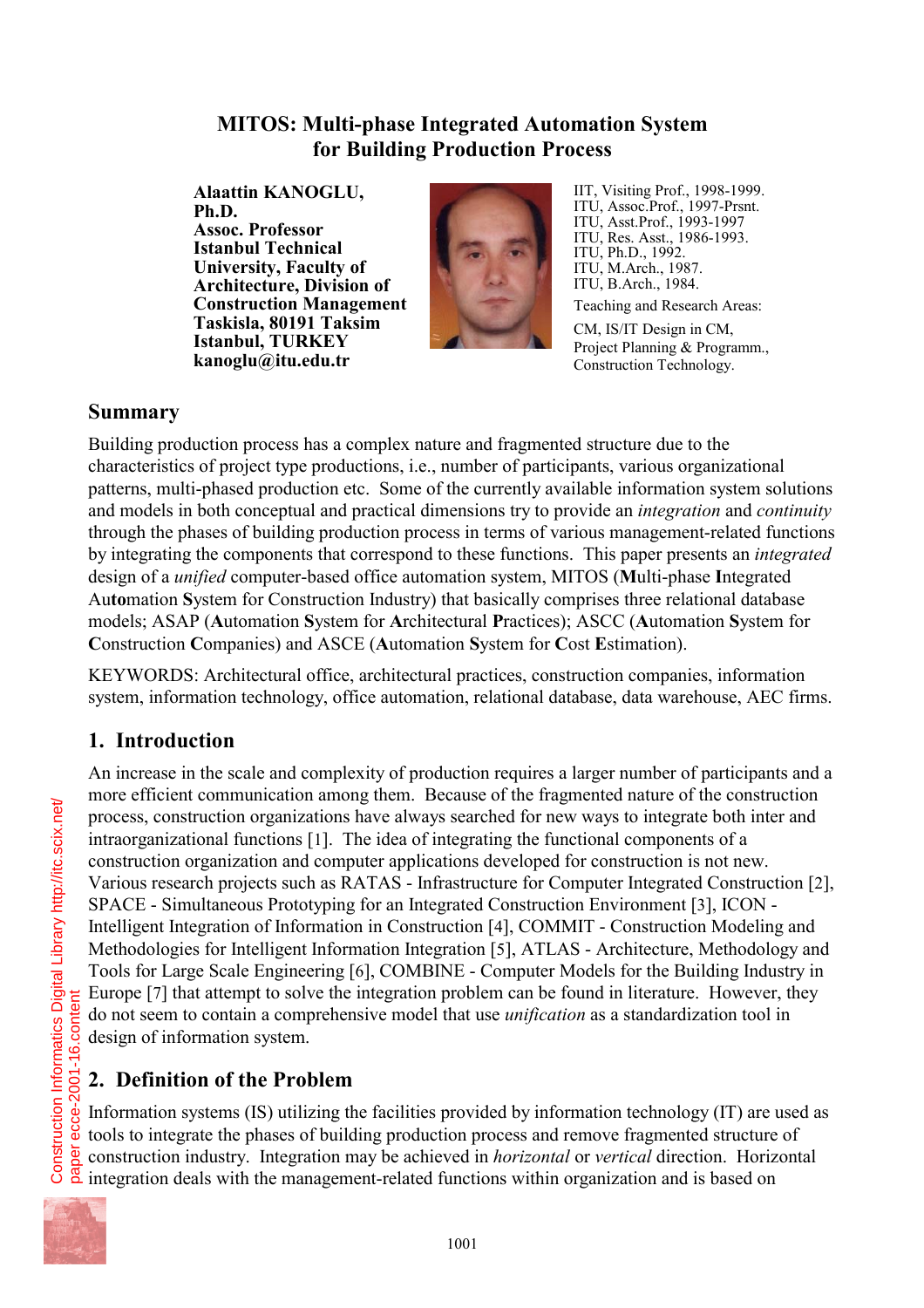intranet applications mostly. Vertical integration tries to establish relationships among the components of information systems used by various participants in different phases of building production process. Due to the fragmented structure stated above, research projects that focuses on *integration* in IS solutions are encouraged in construction industry but integration is not the only tool to use. Although *unification*, which is known as the combination of more than one models into one unique model fulfilling the functions of each model combined, is another conceptual tool.

Unification studies should be extended to IS models. This tool that must be considered and focused in development of IS models does not seem to receive the attention it deserves yet. In order to determine the possibility of unification of models used in different phases of building production process, the similarity of the information organized in different models must be determined first. However, none of the IS models in literature seems to deal with this dimension of the problem.

## **3. MITOS: A Multi-phase Integrated Automation System**

**MITOS** (**M**ulti-phase **I**ntegrated Au**to**mation **S**ystem for Construction Industry), a data warehouse model, was designed for solving the problem stated above. The initial conceptual structure of the model that suggests integration of the components is given in *Fig. 1.* The basic components of **MITOS** are:

- ASAP (**A**utomation **S**ystem for **A**rchitectural **P**ractices),
- ASCC (**A**utomation **S**ystem for **Co**nstruction **C**ompanies),
- ASCE (**A**utomation **S**ystem for **C**ost **E**stimation),

These basic components of **MITOS** use the same external components for certain functions. These components can be used individually and independently or can be integrated to these systems. The shared components are MS PROJECT (Project Planning and Programming Software), NEMETSCHEK (CAD Software), SIS (**S**uppliers and **I**nput Items Information **S**ystem), QIS (**Q**uality **I**nformation **S**ystem), AXIS (**A**cademic e**X**ternal **I**nformation **S**ystem) Library Module.

As it can be seen in *Fig. 1*, the initial structure of the conceptual model of **MITOS** was containing basically three integrated components at the beginning of development studies. Through the development process it was explored that the functional modules in ASCC that does not exist in ASAP can also be used by ASAP and the models developed for the architectural offices (ASAP) and construction companies (ASCC) may have almost the same internal modules to organize the same sort of information; so they can be *combined* into one unique model that provides *unification* with minor changes and additions in detail. Thus, the same database objects can be used to save the same information for different type of projects, i.e., *design* or *construction projects* with few exceptions.

Although this sort of exceptions makes it difficult to use the same database objects and to *simplify* and *unify* the structure of combined model, most of the modules that exist in both models match each other. For example, ASAP contains *Engineering Offices Module* to organize the information related to engineering offices undertaking design of various subsystems of projects. As for ASCC, *Subcontractor Module* is one of the basic modules in the model. These two modules are completely similar to each other since engineering offices can be accepted as subcontractors of design projects. These two models was combined into one unique model as it can be seen in *Fig. 2*.

After the conceptual model was completed, MITOS was converted to a relational database software (*Fig. 3*). The database file was developed in *MS Access '95*, then converted to *MS Access 2000* and then the *help* and *content* files were prepared by *MS Access Help Workshop.* Finally, all the files were compiled and prepared for automatic setup process using *MS Access Developer Toolkit*. The software contains 95 tables, 218 queries, 87 reports, 373 forms and 400 macros.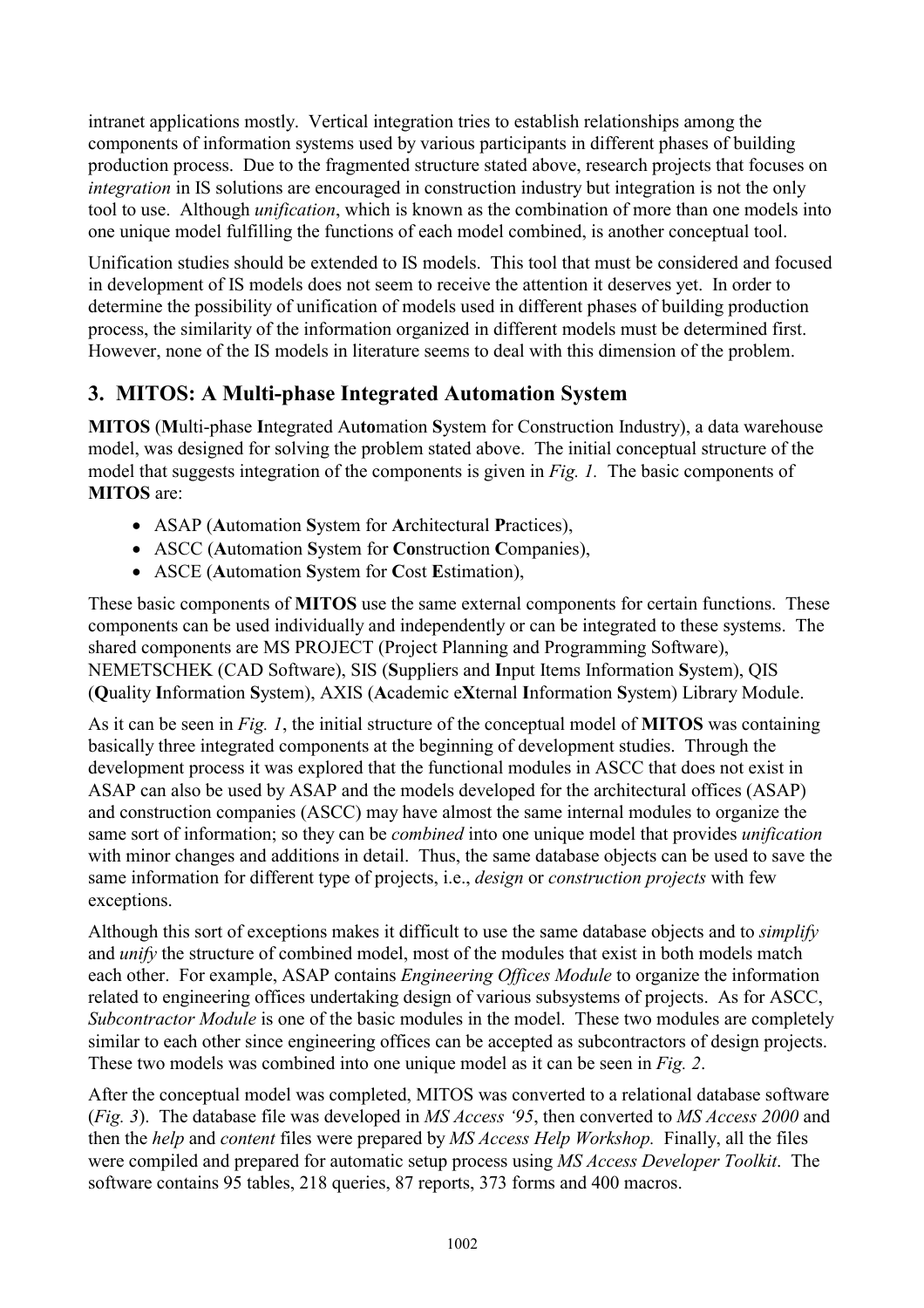

*Fig. 1 Initial conceptual structure of MITOS (integration of components)*



*Fig. 2 Revised conceptual structure of MITOS (integration and unification of components)*

MITOS was designed as an intranet application but it could have been developed for use as a web-based management tool. The current version of MITOS was developed using Access for Windows '95 that did not provide built-in tools to create webbased "html" screens. This sort of interfaces can be prepared by using some external software such as ASP (Active Server Pages) based software if desired. But, Access for Windows 2000 that appeared after the development of MITOS allows such interfaces to be added to the model. In other words, MITOS can be used as a web-based management tool with minor modifications after it has been upgraded to Access 2000. MITOS was not designed for the operational level transactions but as a data warehousing and data-mining tool. All transactions at operational level are carried out by external software packages and the documents including the detailed information are linked as OLE objects to the records in related modules of the model that contains summarized data.

Although integration provides facilities of electronic data flow and exchange, it carries the fragmented structure of construction industry to IS solutions. This type of an architectural solution sometimes may be something desired but sometimes may not. Users of the information system will face to hundreds of screens because of unnecessary duplication. Whereas it is possible to reduce the number of screens by half and remove the resistance of personnel that stems from the complexity of IS and volume of procedures to be learned. In addition to vertical unification of IS models the architecture of the unified model should also be taken into consideration to minimize the number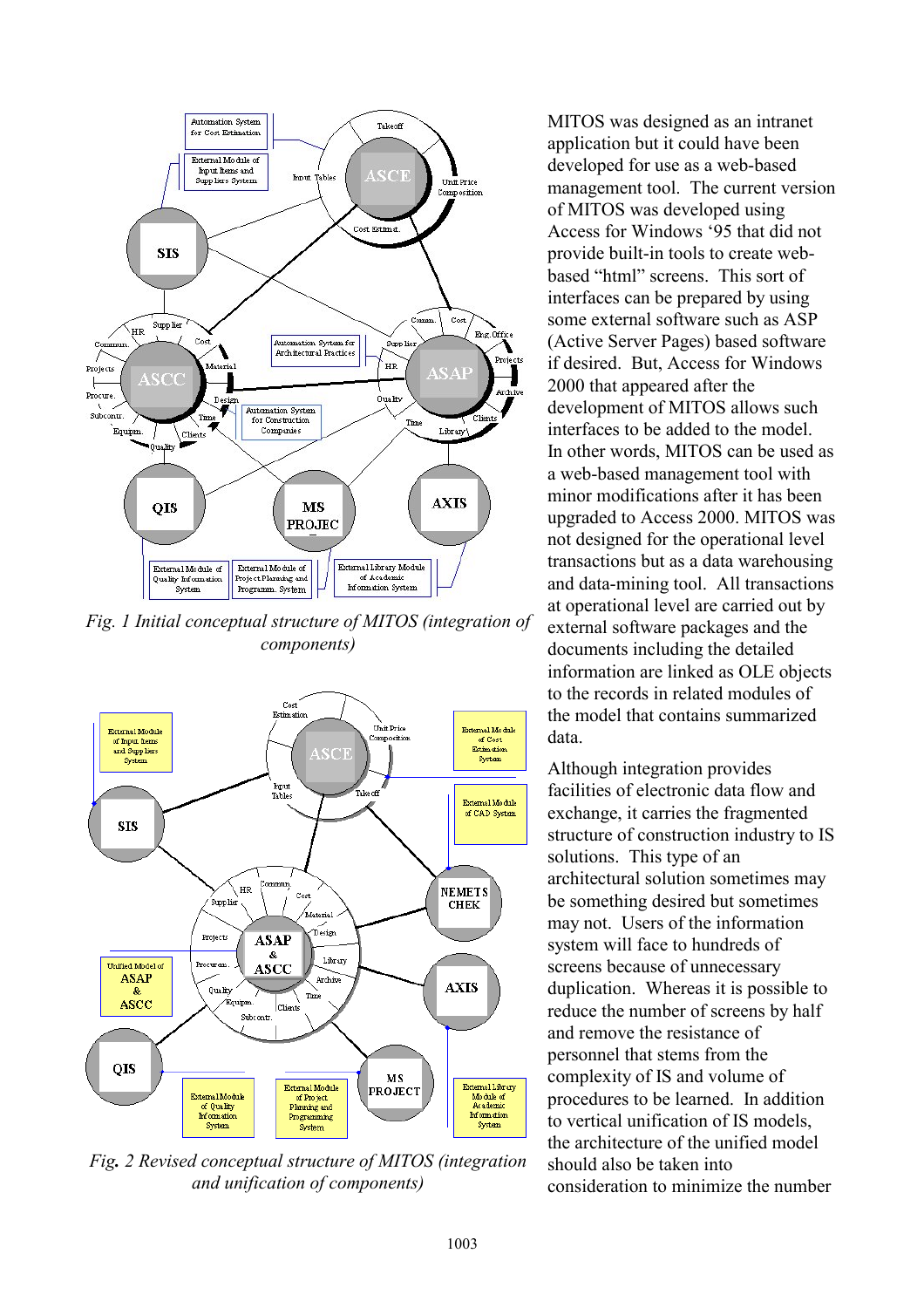|                            |                                      | mitos                                     |                  |                               |                   |  |
|----------------------------|--------------------------------------|-------------------------------------------|------------------|-------------------------------|-------------------|--|
| Design<br>Copyright ©      |                                      |                                           | Project          |                               |                   |  |
|                            | п                                    | C                                         | Client           | Subcontr                      | Supplier          |  |
|                            |                                      |                                           | Cost<br>Material | Quality<br>Human <sub>R</sub> | Time<br>Equipment |  |
|                            | mitos                                | entegre                                   | Commun           | Procure                       | Design            |  |
| Ph.D.                      | <b>CONSTRUCTION</b>                  | <b>ARCHITECTURE</b>                       | Library          | Codes                         | Archive           |  |
| Alaattin Kanağlu<br>í.T.Ü. | <b>MANAGEMENT</b><br><b>SOFTWARE</b> | <b>CONSULTANCY</b><br><b>CONSTRUCTION</b> | Windows          |                               |                   |  |

*Fig. 3 Basic modules & start screen of MITOS*



*Fig. 4 Levels of modules and access to modules*

of interfaces and simplify the transitions among them. MITOS tries to achieve this by suggesting a tree structure for the transitions that is too simple to learn and impossible to get lost in details. The structure and principals of these transitions are given in *Fig. 4*. As it can be seen in figure, the modules are grouped into three sequential levels. The modules at the third level, i.e., *Cost, Procurement* and *Communications* Management Modules, can be accessed by one (direct access), two or maximum three steps. Second level modules, i.e., *HRs*, *Materials*, *Equipment*, *Design*, *Suppliers* and *Subcontractors* Management Modules are reached by one (direct access) or maximum two steps. First level modules, i.e., *Projects*, *Clients* and *Quality* Management Modules, can be accessed directly by one step. In each transition, selected entities such as project, personnel, equipment, material, supplier, subcontractor, etc., and their unique IDs are transmitted automatically to the succeeding modules as filter parameters. The same path followed forward is used backward and this is the simplest map for the users.

## **4. Basic Components of MITOS**

#### **4.1 ASAP: Automation System for Architectural Practices**

Recent research studies seem to focus on conceptual and practical models organizing the information flow among project stakeholders. There are only few conceptual and practical models that were developed as a response to the needs in design stage. However, any comprehensive conceptual model especially designed for architectural offices could not be located in the literature. ASAP (**A**utomation **S**ystem for **A**rchitectural **P**ractice) was developed for solving the information handling and management-related problems by taking into consideration the design process in architectural offices with a holistic look.

Information related to the drawing sheets, approvals of local authorities, required legal documents for projects can be organized in the model. Work hours of personnel, income-expense values and payment plans related to clients and engineering offices are defined for each project in related modules. Messages and meeting minutes recorded for each project can be accessed from the Projects Module. Engineering offices can be assigned to perform the design of subsystems and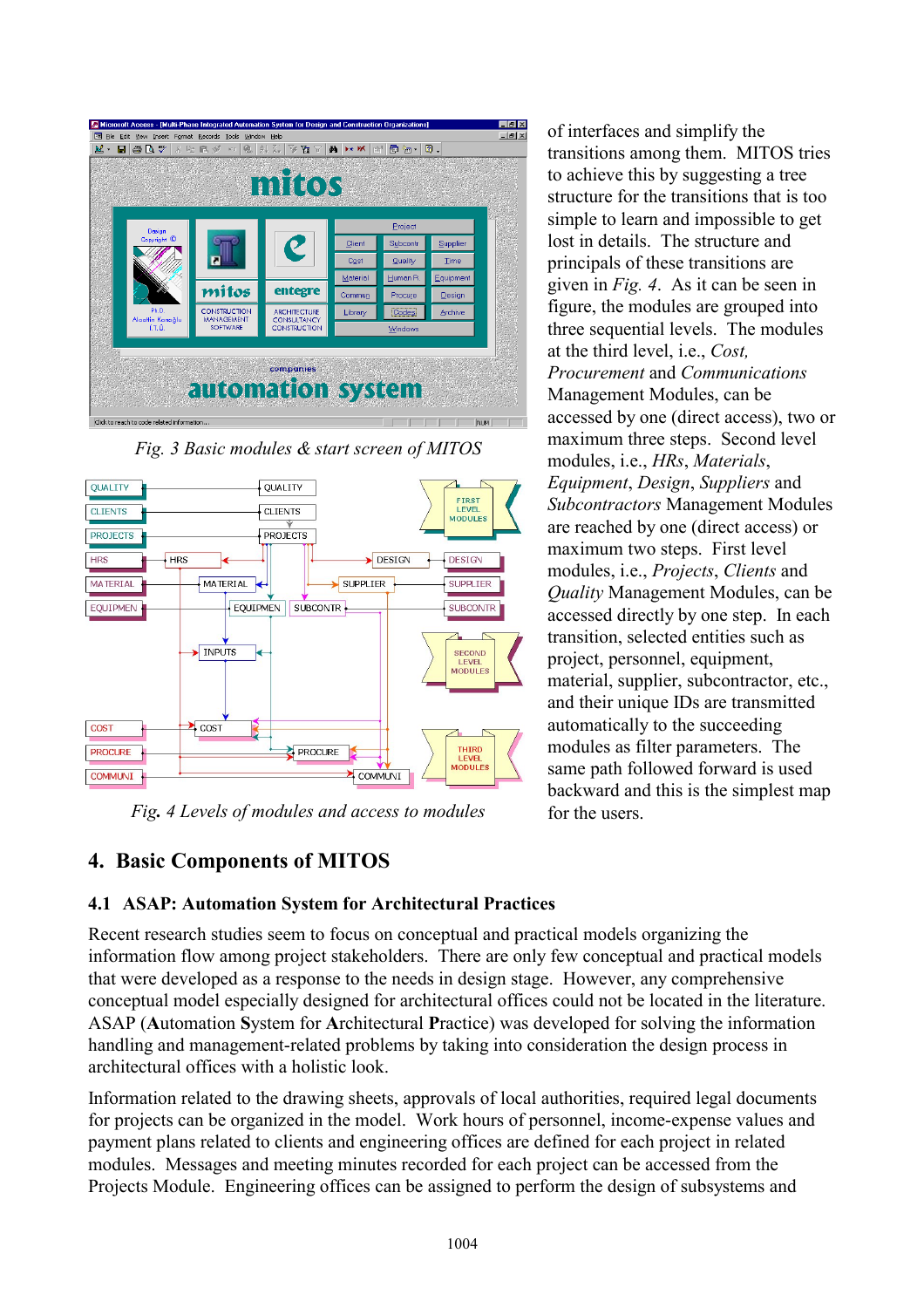contracts/specifications can be defined. The names of the components will be given in *Paragraph 4.2* as both model have same modules and use the same database objects, i.e., tables, queries, etc., after combining them into one unique model.

#### **4.2 ASCC: Automation System for Construction Companies**

The model is the output of a research project [8] supported by TUBITAK (The Scientific and Technical Research Council of Turkey). The aim of the project was to develop a software model, i.e., management information system for construction firms. The model (ASCC) contains the basic components stated below. These modules are also basic modules for ASAP after unification.

- Projects Management Module,
- Clients Management Module,
- Subcontractors Management Module,
- Suppliers Management Module,
- Human Resources Management Module,
- Time Management Module,
- Design Management Module,
- Materials Management Module,
- Equipment Management Module,
- Cost Management Module,
- Communication Management Module,
- Quality Management Module,
- Procurement Management Module,
- Input Management Module.

#### **4.3 ASCE: Automation System for Cost Estimation**

The variations in cost estimation sometimes may have remarkable values due to the effects of unforeseen factors related to basic parameters of *design* e.g., buildability or *construction* e.g., location of project, weather conditions and their effect on the productivity values of teams, problems related to procurement or availability of materials, labor and equipment in some locations etc. Any model should take into consideration the *construction* phase parameters in addition to *design* characteristics for more accurate estimating in design stage. Conceptual structure for the procedure of performance-based cost estimating systems is used for also *performance-based duration estimation* suggested for MITOS. Use of the same procedures and methods for different functions is another tool for *unification* at a different level. The module and its integration with the other modules are explained in detail in another study [9].

#### **4.4 External Modules**

The external components stated in *Paragraph 3* undertake certain functions in the system and communicate with each other as illustraded in *Fig. 2*. MS Project and Nemetschek are commercially available software. The others were developed in the design process of MITOS.

### **Discussion and Conclusions**

This paper presents a relational database model (MITOS) that tries to achieve *unification* along with *integration* in development of the information systems of different participants, i.e., architectural offices and construction firms undertaking the roles at different parts of building production process. If it can be proved that the architecture of any IS model for the construction industry allows to achieve *unification* of information systems of different type organizations in a fragmented industry such as construction, this supports and serves to the *standardization* efforts that contains *unification* and *combination* dimensions in terms of IS solutions for the industry. MITOS proves that in a relational database environment that also provides data warehousing and data-mining utilities, *vertical unification* is also possible beyond the integration of IS models.

Combining the models developed for these organizations that seems to be different at first sight regarding to their basic functions, i.e., *design* and *construction*, begins to make sense when the